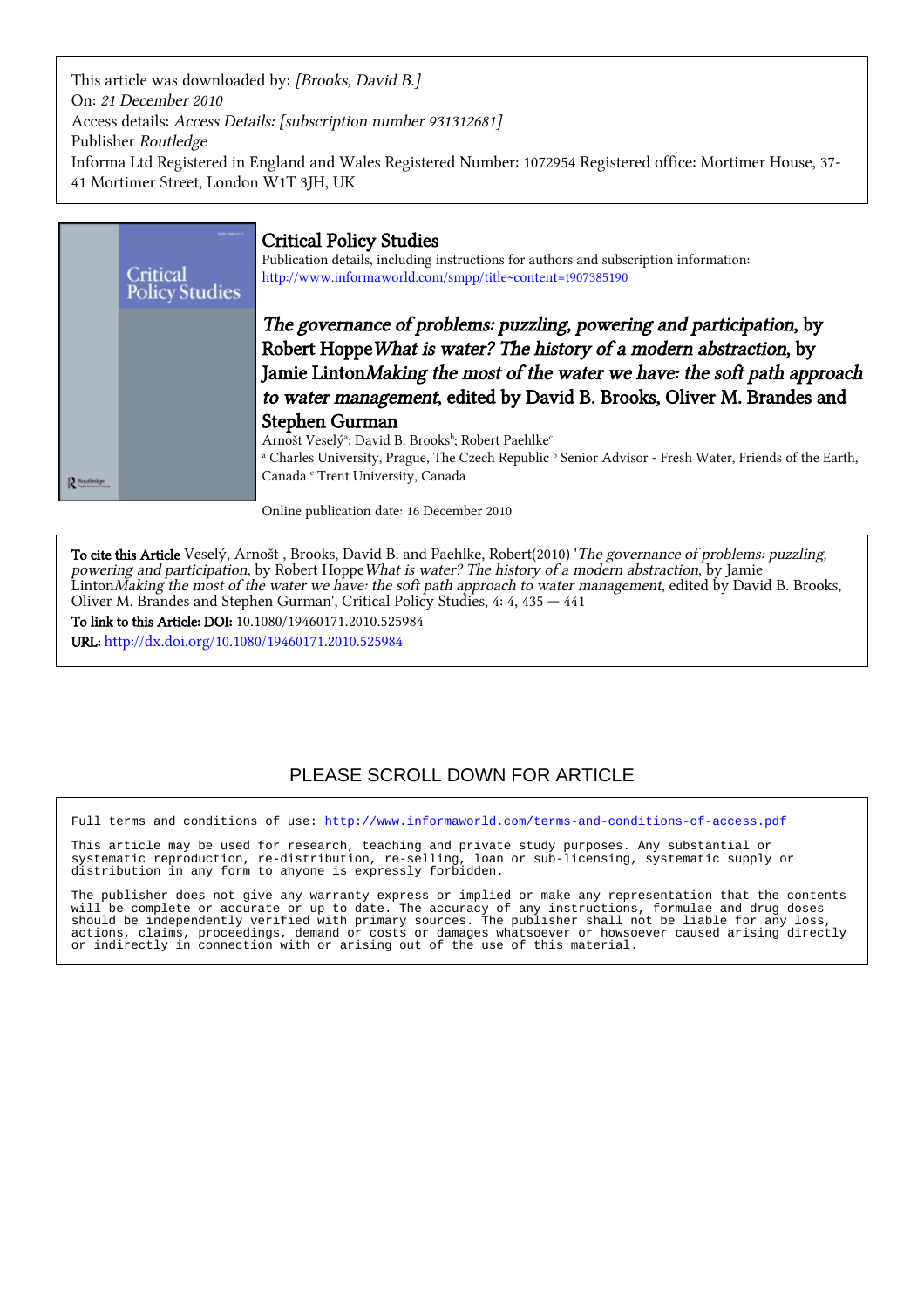

# **BOOK REVIEWS**

**The governance of problems: puzzling, powering and participation,** by Robert Hoppe, Bristol, The Policy Press, 2010, 302 pp., ISBN 978-1847426291

Since Lerner and Lasswell's introduction into policy sciences (Lerner and Lasswell 1951), the concept of 'problem' has been the ultimate focus of policy sciences. Textbooks on public policy analysis stress the key role of problem definition for later steps of analysis such as choosing among possible solutions: 'policy analysts fail more often because they formulate the wrong problem than because they choose the wrong solution' (Dunn 1988, p. 720). In this sense, problem formulation takes priority over other phases of public policy analysis, such as formulating alternatives and choosing among them.

Most authors, when dealing with the concept of problem and problem definition in public policy, still invoke Dery's seminal book *Problem Definition in Policy Analysis* published more than 25 years ago (Dery 1984). Despite the profound political and economic changes during the last two decades, nobody since Dery has tried to elaborate on the process of problem structuring and to incorporate it into policy studies (perhaps with the exception of Dunn 1988, 2003). Hoppe has tried to fill the gap. In comparison with Dery, however, his book has a much broader scope and takes a different approach. The core concept of Hoppe's approach – problem processing in governance systems – is analyzed from a political science, policy analytical and generic social science perspective. Both theoretical and normative questions are addressed. Hoppe thus asks, for example, not only whether 'different political cultures align with differently structured types of problems' but also whether such alignment is possible and  $-$  if so  $-$  how 'to nudge democracy towards more reflexive, deliberative and participatory modes of policy- and polity-oriented problem structuring' (pp. 45–46). The book is also deliberately multidisciplinary. It brings together insights from political science, policy studies, public administration, sociology and other disciplines. Consequently there are many topics in the book, and many – often rather diverse – ideas are presented. Obviously, such an approach always takes a risk of favoring breadth over depth. However, Hoppe, in my view, is able to present his arguments in succinct yet understandable ways.

The central thesis of the book  $-$  if there is anything 'central' in the book  $-$  is that there is a structural mismatch between problem finding and problem solving. Hoppe argues that today's political decision-making is predominantly solution-focused, giving priority to searching for solutions (in Hoppe's terminology 'problem solving') over searching, debating and evaluating competing problem representations or framings. According to Hoppe 'citizens have come to dislike the imposition of a government's well-ordered, but professionally and bureaucratically pre-structured, problem frames and top-down rule, no matter how effective and efficient in their own terms' (p. 19). Hoppe also argues that citizens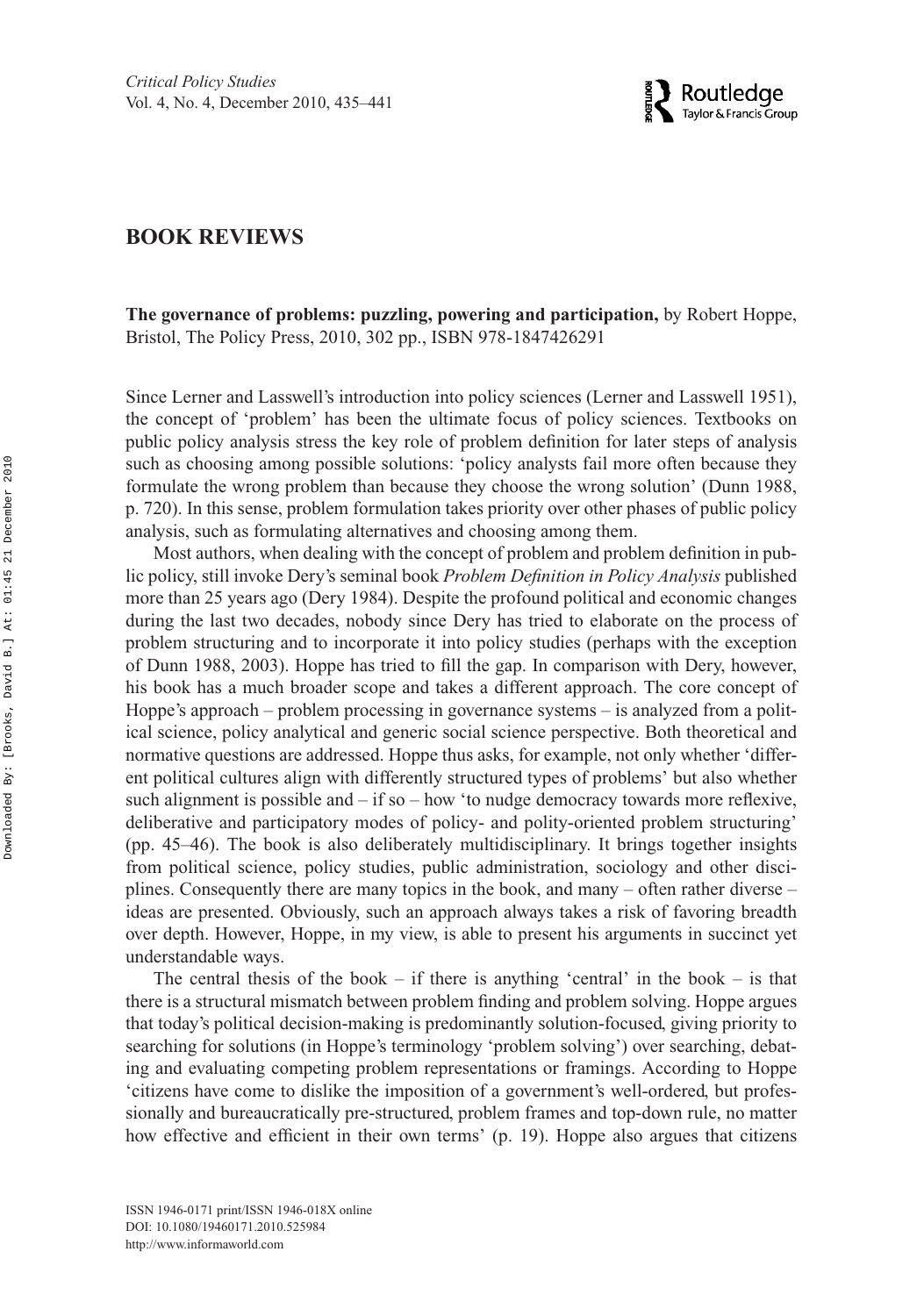want their governments to transform 'their ways of framing problem representations, in truly intersubjective but authoritative public definitions of policy problems' (p. 19). As a consequence, we need 'a problem-structuring approach to governance of problems in order to maintain, or perhaps restore, sufficient congruence between problems experienced, perceived and framed by ordinary citizens, and the ways these problems are reconstructed by proximate policy makers' (p. 42).

If Hoppe is right and thinking about and debating solutions have priority over questioning, why is it so? Hoppe, very valuably, gives several mutually complementary answers, placed on different theoretical levels (individual, group, society). The priority of solutions over questions thus can be explained by grid-group cultural theory (chapter 4), institutions and policy networks theory (chapters 5–6), inadequacies of current policy analysis (chapter 7) or by the structure of the whole democratic regime (chapters 8–9). As a glue that holds together all these possible explanations, Hoppe uses a typology of policy problems. He distinguishes four types of problems. Structured problems are characterized by high degrees of certain knowledge and consensus on normative issues at stake. Moderatelystructured problems come in two distinct forms, one involving problems of ends, the other problems of means. Moderately structured problems involving ends occur when there is a great deal of consent on norms, principles, ends and goals but a considerable level of uncertainty about the relevance or reliability of knowledge claims about how to bring it about. Moderately structured problems involving means arise when 'relevant and required knowledge leads to high levels of certainty, but there is ongoing dissent over the normative claims at stake' (p. 74). Finally there are unstructured problems where both the knowledge base and norms and values at stake remain hotly contested. Hoppe goes to show how these different types of problems are connected to political institutions and actors (and their beliefs and values). For instance, he suggests that policy-makers with a hierarchist cultural background exhibit the tendency to frame and define policy problems as structured. Though Hoppe's typology of problems has been inspired by the classical work of Thompson and Tuden (1959) and has been developed in his earlier works (Hisschemöller and Hoppe 1996), it is only in this book that the typology is made a central and far-reaching theoretical tool.

What are the implications for policy analysis? According to Hoppe, styles of policy analysis should be turned into reflective heuristics for applying Dunn's rule of congruence. This, I believe, is the most tenuous aspect of the book. In contrast to Dunn, Hoppe does not describe any methodological tools that can be used for problem structuring. How exactly can policy analysts help frame problems in a more deliberative way? How can they ensure that all perspectives are included? Together with methodological questions, the concept of problem itself would call for further elaboration. What exactly counts as 'problem definition' by particular policy actors? What they have in their minds? What they express privately or only official claims? What if these forms differ?

Despite the fact that we are left with such questions, it is not fair to expect everything from a single volume, and it seems alright that the book should leave some space for discussion and future addition. There are many reasons why *The Governance of Problems* should be read by both policy scholars and analysts. True, the complexity of the book and number of topics discussed make reading the book a sometimes rather demanding exercise. Even advanced readers may, at times, be unfamiliar with the concepts used by Hoppe, which include ones drawn from diverse strands of literature as well as ones coined by Hoppe himself. Although his way of connecting usually isolated concepts may require significant intellectual effort, the gain is eventually greatly rewarding.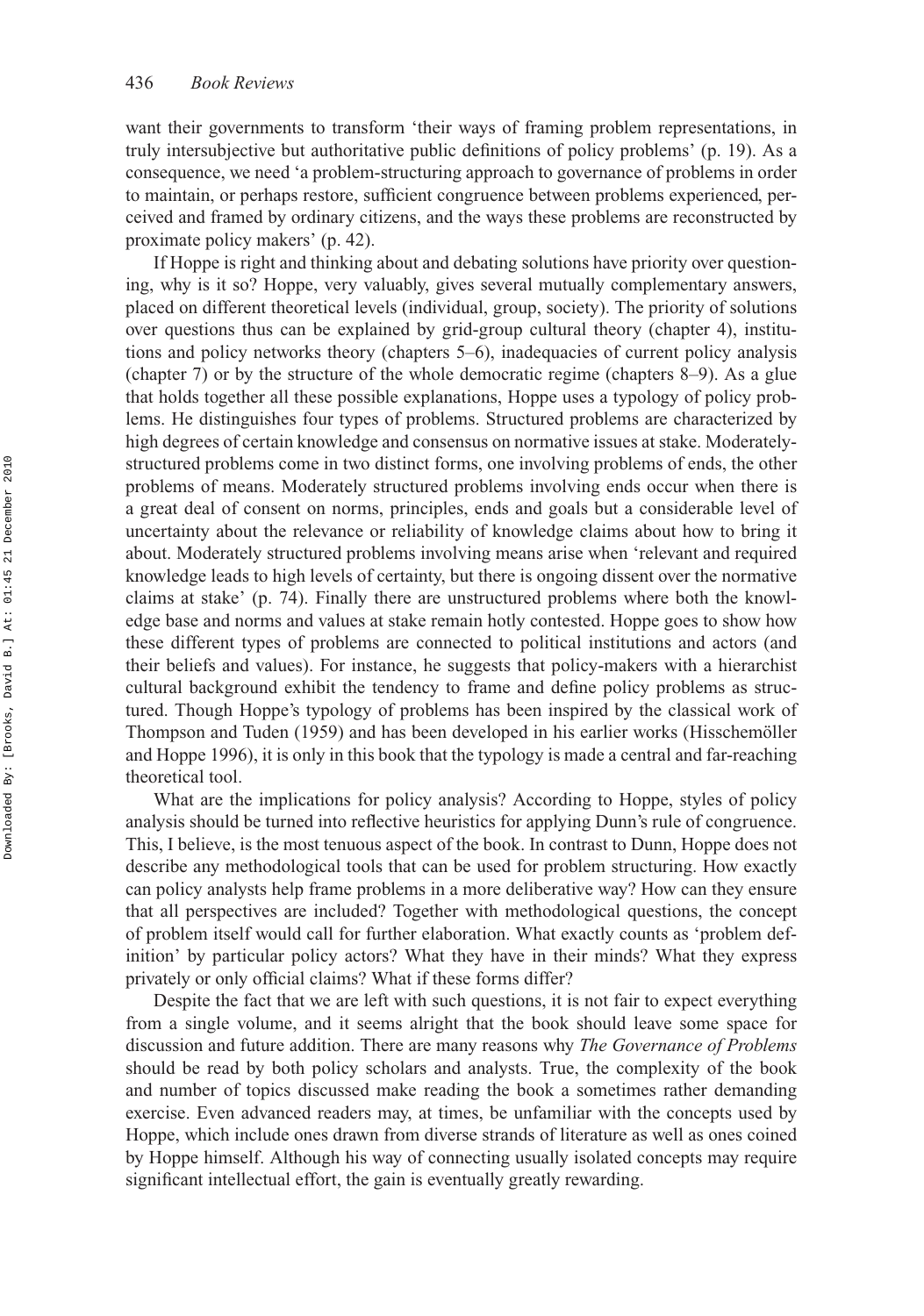## **References**

Dery, D., 1984. *Problem definition in policy analysis*. Lawrence, KN: University Press of Kansas.

- Dunn, W.N., 1988. Methods of the second type: coping with the wilderness of conventional policy analysis. *Policy studies journal*, 7 (4), 720–737.
- Dunn, W.N., 2003. *Public policy analysis: an introduction*, 3rd ed. Upper Saddle River, NJ: Prentice Hall.
- Hisschemöller, R. and Hoppe, R., 1996. Coping with intractable controversies: the case for problem structuring in policy design and analysis. *Knowledge for policy*, 4 (8), 40–60.
- Lerner, D. and Lasswell, H.D., eds., 1951. *The policy sciences*. Stanford, CA: Stanford University Press.
- Thompson, J.D. and Tuden, A., 1959. Strategies, structures and processes of organizational decision. *In*: J.D. Thompson, *et al*., eds. *Comparative studies in administration*. Pittsburgh, PA: University of Pittsburgh Press, 195–216.

Arnošt Veselý *Charles University, Prague, The Czech Republic Email:* [veselya@fsv.cuni.cz](mailto:veselya@fsv.cuni.cz) © 2010, Arnošt Veselý

**What is water? The history of a modern abstraction,** by Jamie Linton, Vancouver, BC, University of British Columbia Press, 2009, 333 pp., ISBN 978-0774817011

One might expect a book entitled *What is Water?* to begin by explaining that water is an odorless, colorless liquid, and so on. Instead, Jamie Linton begins with a provocative statement: 'Water is what we make of it' (p. 3). Perhaps at that point, the reader will go back to look at the cover and notice the subtitle: *The History of a Modern Abstraction*. Clearly, Linton has more on his mind than a description of water's properties. He wants us to think about the developing global water crisis, or, more specifically, how we got to a point where we are facing a crisis. And the reader will find the answer in the way we view water when making choices about how to use it. Linton emphasizes that today's normative way of thinking about water – 'modern water' – is a relatively recent development. Other ways of thinking are not just possible but very relevant to policy design. Indeed, those other ways may be essential if human beings are to live comfortably and sustainably with water into the future.

Water may be a physical substance with particular properties, but, for most purposes outside the laboratory, its nature is 'complicated by the fact that in every instance, water bears the traces of its social relations, conditions, and potential' (p. 7). Modern water tries hard to ignore this fact, and, to some, that is its great virtue, for this way of understanding water permits broad generalizations that are independent of ecological, cultural and social factors. But to Linton, and no doubt a legion of others who have had doubts about it, this reductionist concept of water is the source of many of the problems we face today. As Linton writes (p. 50):

The more we consider how ecosystems function, how the social outcomes derived from water and water services are uneven, and how people in different places and circumstances relate differently to water, the more difficult it becomes to sustain any simple, positive identity for water, whether as commodity, resource, public good, or chemical compound.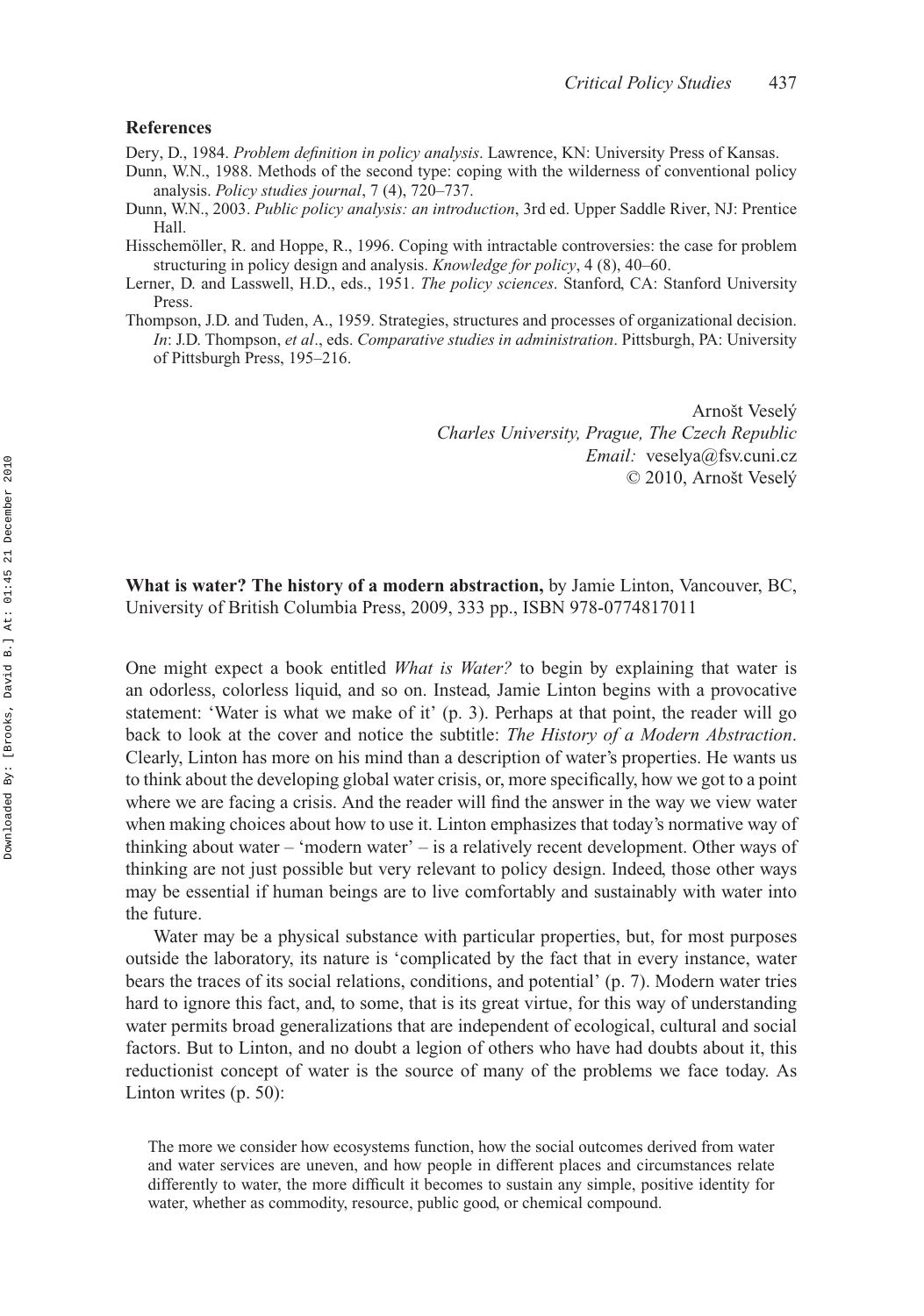Linton develops his argument with 12 closely argued chapters arranged in four parts: 'Introduction'; 'The History of Modern Water'; 'The Constitutional Crisis of Modern Water'; and 'What Becomes of Water'. Those who want to know only the basis of Linton's thesis and its implications for water policy could get away with reading only the first and last chapters – respectively, 'The Things We Make of Water' and 'Hydrolectics'. By the term 'hydrolectics' Linton means 'a practice of social hydrology' (p. 223) which he explains as a way of conceiving water more as a process than as a material substance. The arguments presented in Part 2 about the history of modern water are, however, so far reaching and so fundamental to what follows that it would be a pity for anyone to miss them. Notably, the two chapters that focus on the hydrologic cycle show its development from vague references in writings by the early Greeks and Romans to its re-creation in the 1930s as the very model of the abstraction of water from its cultural context and as the symbol of the arrival of scientific hydrology. Our growing ability to quantify was the main tool permitting, as well as the main force promoting, the creation of modern water.

Linton does not deplore quantification – he clearly recognizes the advances it has permitted – but he does deplore the tendency to make scientific hydrology (coupled, he might have added, with neo-classical economics) the sole criterion for how water is and should be used. For example, Linton notes that the hydrologic cycle, as depicted in literally dozens of geography and natural resource text books and encyclopedias, has a distinctly northern temperate climate bias. More broadly, he asserts, 'The dominant (Western) apprehension of deserts and arid lands as barren, poor, uncivilized places that must be hydraulically reengineered in order to be made civilized has been a motivating factor, or pretext, behind the colonial and neo-colonial materialization of modern water on several continents' (p. 123). He goes on to illustrate those effects, first in the western United States and then across the globe.

In the final chapter on 'hydrolectics', Linton allows himself to speculate as to how we might act if modern water lost its hegemonic role as the dominant way to conceptualize water: 'Water problems are never just water problems; to imagine them in such a way is to deprive ourselves of the potential that exists in the water process *...* Water is therefore conceived not as a self-identical object but as a process whose identity is formed in social relations' (p. 224). Beginning from that perspective, Linton indicates that the presence of *E. Coli* in the drinking water of both an impoverished First Nations community in northern Canada and a relatively well-off farming community in southern Canada stems in significant part from treating water exclusively as an object rather than as part of our social relationships. Linton will be joined by many local leaders and water activists when he goes on to say that we will always be vulnerable to such problems until those who are going to drink the water 'gain a greater measure of power and control over the means by which water comes into their lives' (p. 227).

Extending his reach, Linton goes on to challenge the tendency to define water crises as problems of inadequate supply, an approach that he correctly says is mainly attractive to those who want either to build dams or to sell water in bottles. The alternative is to frame water with a broader concept that he calls the hydrosocial cycle, which involves both physical and social processes. Finally, he suggests ways in which we can practice hydrolectics. For example, in contrast to many environmental activists, he praises the Dublin Principles<sup>1</sup> – but only if all of the principles, including those on wide participation in making water policy and on the role of women, receive as much attention as the principle about water having economic value. He also asks us to seek opportunities to manage water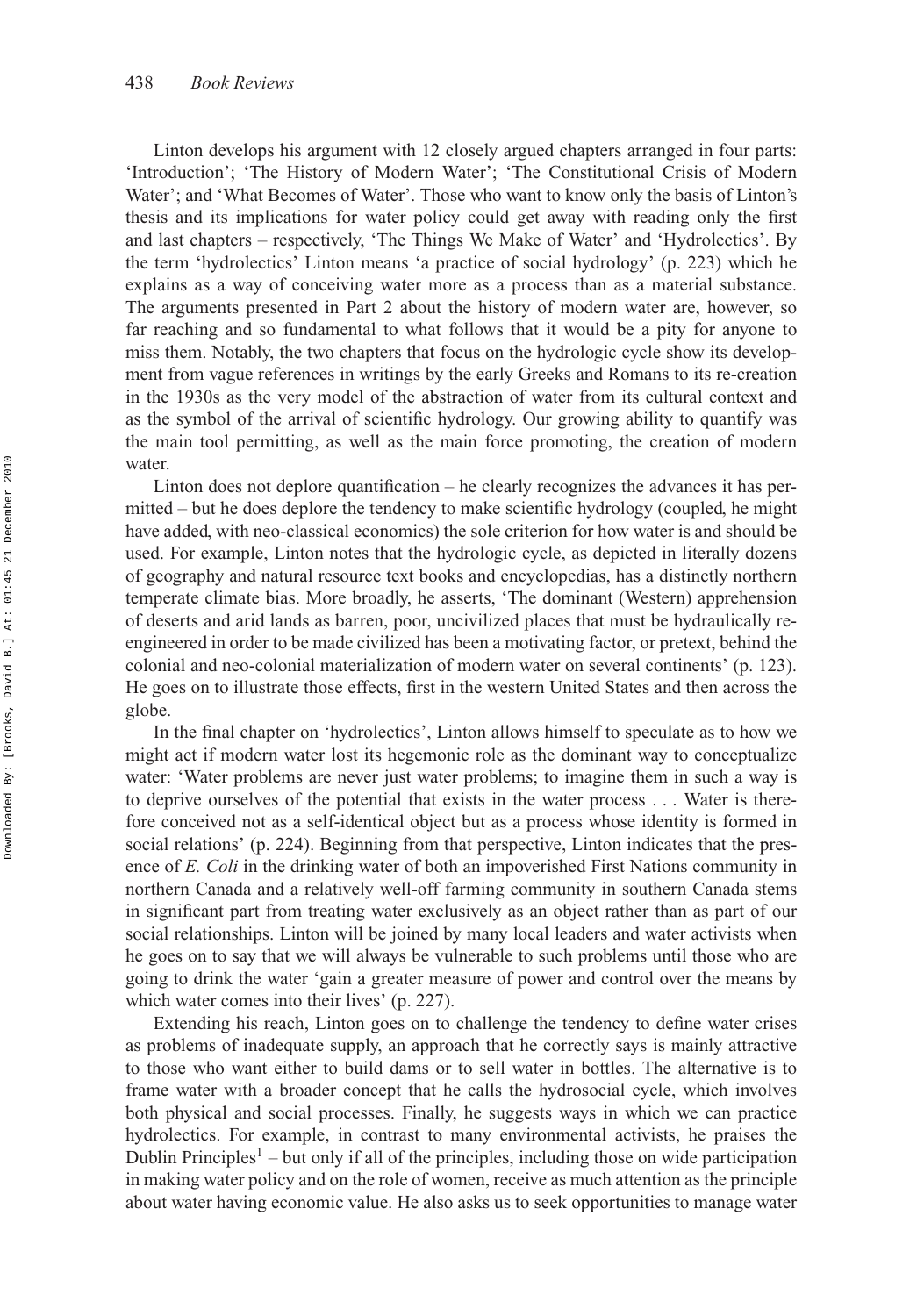locally, and to consider adopting water soft paths for future water management (*cf* . Brandes and Brooks 2007, Brooks *et al*. 2009).

The book is not without its flaws. Economists will no doubt find some of the statements about water pricing over-stated, and physicists are apt to find some of the statements about the properties of water under-stated. Most of the defects that Linton finds with modern water as a concept have been identified by others. No matter. Changes in the way Linton presents those aspects of his argument would not change his broader conclusions, and he is careful to give credit to those who anticipated portions of the material he has brought together in this book.

A more serious criticism of the book is the relatively heavy reading that is required for many of its nearly 250 pages of text. One finds more than a few traces of its origin as Linton's PhD dissertation at Carleton University in Ottawa, Canada. The argument tends to be over-proven, with more citations and longer explanations than are really needed. The unhappy result is that the book will lose some readers who are not willing to work through the sometimes difficult argument. Perhaps in the near future the author will prepare a more succinct version aimed at helping water practitioners understand why re-conceptualizing water may be necessary to identify better approaches for our increasingly serious and complex water problems.

Despite these relatively minor defects, Linton has prepared a strong case to support his argument that, indeed, water *is* what we make of it, that we rely far too much on our modern view of water, and, perhaps worst of all, that too few of those working with water recognize that 'modern water' is an inadequate basis for decisions about how we should manage water (or, as he would prefer, how we should manage ourselves). Linton's message needs to be taken seriously by anyone for whom water is something more than so many molecules of H2O. Again citing Linton's words: 'we cannot have knowledge of water except in relation to our own circumstances and modes of knowing. *In every case, it is the relation that defines the essence of what water is*' (p. 223, emphasis added). It is a message that should be incorporated into both introductory and advanced courses in a number of disciplines dealing not only with water but with all natural resources.

#### **Note**

1. The Dublin Principles emerged from the International Conference on Water and the Environment (1992) that was held in preparation for the Earth Summit. One principle emphasized that water has an economic value in all of its human uses, and this is the principle that has received most attention. However, other principles emphasized that water is essential to the health of our ecosystems, that in many countries women play a particularly important role in the management of water, and that everywhere active participation is needed to promote good governance.

### **References**

Brandes, O. and Brooks, D., 2007. *The soft path for water in a nutshell*. Ottawa and Victoria: Friends of the Earth Canada and The POLIS Project for Ecological Governance.

Brooks, D., Brandes, O. and Gurman, S., eds., 2009. *Making the most of the water we have: the soft path approach to water management*. London: Earthscan.

> David B. Brooks *Senior Advisor – Fresh Water, Friends of the Earth, Canada Email*: david.b[.brooks34@gmail.com](mailto:brooks34@gmail.com) © 2010, David B. Brooks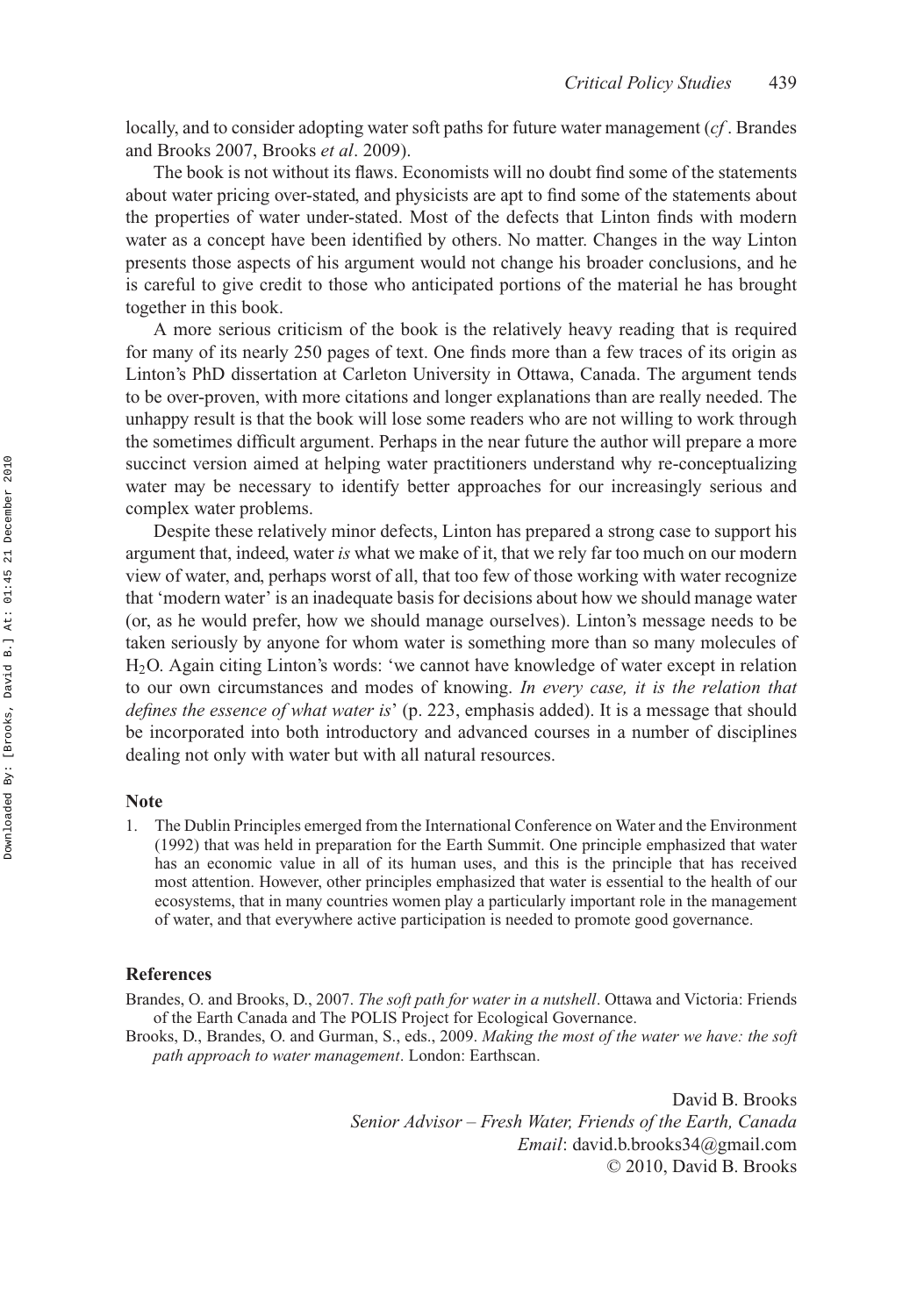**Making the most of the water we have: the soft path approach to water management,** edited by David B. Brooks, Oliver M. Brandes and Stephen Gurman, London, Earthscan, 2009, 273 pp., ISBN 978-1-84407-754-0

Few imagine that sustainability can be achieved in a short time. It is a multi-dimensional task and that is going to take many decades to achieve. Indeed, even the word achieve may be inappropriate: sustainability is more a process of becoming less unsustainable – sustainability itself may never be fully achieved.

Nonetheless there is a tool applicable to many dimensions of sustainability and the book under review here applies that tool to the management and use of fresh water. That tool is soft path planning. Amory Lovins coined the phrase 'soft path' in the mid-1970s with regard to energy. Here it is adapted to another urgent aspect of sustainability.

Had the world gotten on that energy soft path in 1976, and stayed on it, many of today's problems might have been more easily handled. Instead, in North America we got on (or near to on) the energy soft path during the early 1980s, with high energy prices forcing people to buy fuel efficient vehicles, to drive less, to insulate their homes and, to a lesser extent, to experiment with renewable energy sources. The result was a significant decrease in energy demand followed by a drop in oil prices in the mid-1980s. As prices fell we veered sharply off the soft path and by the 1990s were snapping up SUVs and mega-houses.

Sustainability as a *long-term* project languished until the reality of climate change began to sink in. It is now becoming more and more obvious that we are facing a wide array of limits: energy, water, natural habitat and fisheries to name a few. The importance of this book is that it applies the concept of the soft path to another vital resource and does so in a contemporary context of concern regarding climate change and habitat loss, both of which make the water soft path an essential policy undertaking.

With 18 chapters written by 24 authors, *Making the Most of the Water We Have* lays out the key ingredients of a water soft path (WSP) in plain language. It makes its case with some really fine writing, especially in the first four chapters. The ingredients of the WSP include setting long term targets for reduced water use and increased set-asides for habitat and climate change contingencies and working backwards (backcasting) to establish what needs to be done (and when) to achieve those goals. What needs to be done is to change industrial, agricultural and household practices – getting the same essential, life-sustaining tasks done with less water.

The real achievement of this book is that it offers details regarding soft path water planning possibilities for rich nations and poor nations alike. Individual chapters in the book look at Canada and the United States where at the national scale water supplies are relatively abundant and also examine South Africa, India, Europe and England, as well as north Africa and the Middle East and Australia where fresh water supplies are severely constrained.

There are also separate chapters that consider the WSP at different scales: urban, watershed and provincial. Most of these chapters are data rich and include extensive quantification in terms of where water is used and the extent to which that use can be reduced without significant losses of industrial or agricultural output or personal comfort.

This is not to say that a water soft path does not imply significant change, just as an energy soft path would. That change includes, for example, universal water metering and full-cost pricing. It might well also include water use standards for household appliances, water re-use in industry and the delivery of irrigation water to plants rather than to whole fields or rows. It could well include changing crop patterns or the decline of water-rich